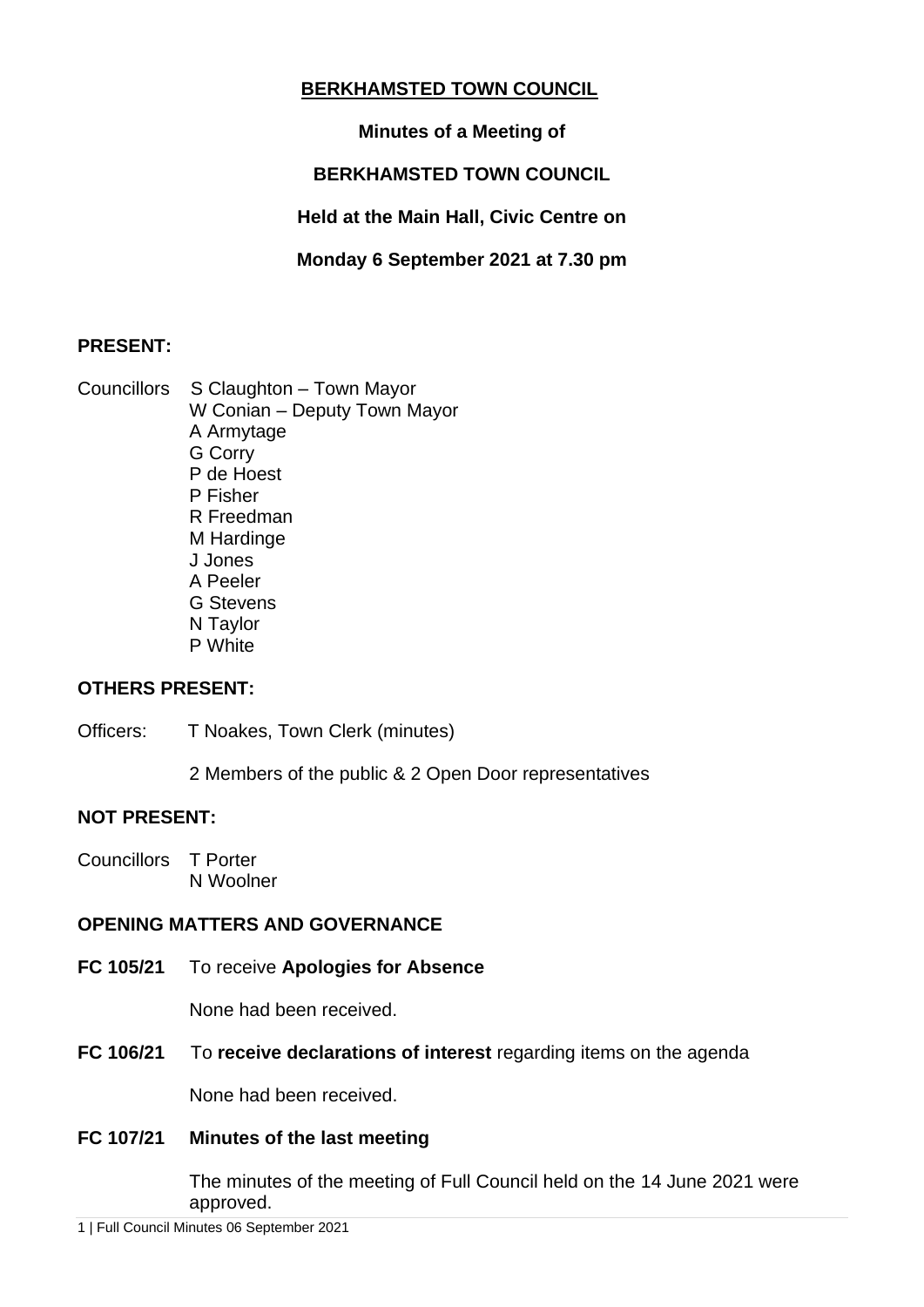## **FC 108/21 Public Participation**

**Standing orders** were suspended to allow any members of the public present to speak.

### **FC 109/21 Open Door Grant Application**

The grant application from Open Door to support its operational costs was **approved and granted under the Power of General Competence.** It will be paid by the Council to Open Door quarterly for the next 12 months.

It was **agreed** that Open Door will send quarterly progress reports to the Town Clerk. The reports would then be presented at the next FC and this would trigger the next quarterly payment.

### **Action**: **Town Clerk**

### **FC 110/21 Swan Youth Project**

The Council **received** an update from the Swan Youth Project, which will be an ongoing item at subsequent Full Council meetings.

It was also **agreed** that Cllr R Freedman will be the new Trustee of the Swan Youth Project.

#### **FC 111/21 Changes to the Town Council's Signing Rules for Payments**

- (i) The amendments made to sections 4.4,5.6,5.7 and 5.8 of the council's Financial Regulations to reflect authorisation of payments by one member signatory and one officer, as opposed to two members signatories and one officer was **approved.**
- (ii) The changes made to the council's Internal Controls in order to reflect the change of signing rules and to detail the control measures in place which evidence that safe and efficient arrangements have been put in place to ensure the safeguarding of public money was **approved**. For example, officer and member signatories are rotated for each payment run and each signatory has their own individual secure log in for online banking.
- (iii) The changing of the signing rules of the NatWest bank mandate to authorise payments by one member signatory and one officer, [previously two members signatories and one officer] was **approved.**
- (iv) The addition of Cllr Paul de Hoest as a signatory on the NatWest account was **approved.**
- (v) The Town Clerk was **authorised** to arrange for the NatWest mandate to be updated to reflect the addition of Cllr Paul de Hoest as a signatory. **Action: Town Clerk/Finance Officer/Deputy Town Clerk**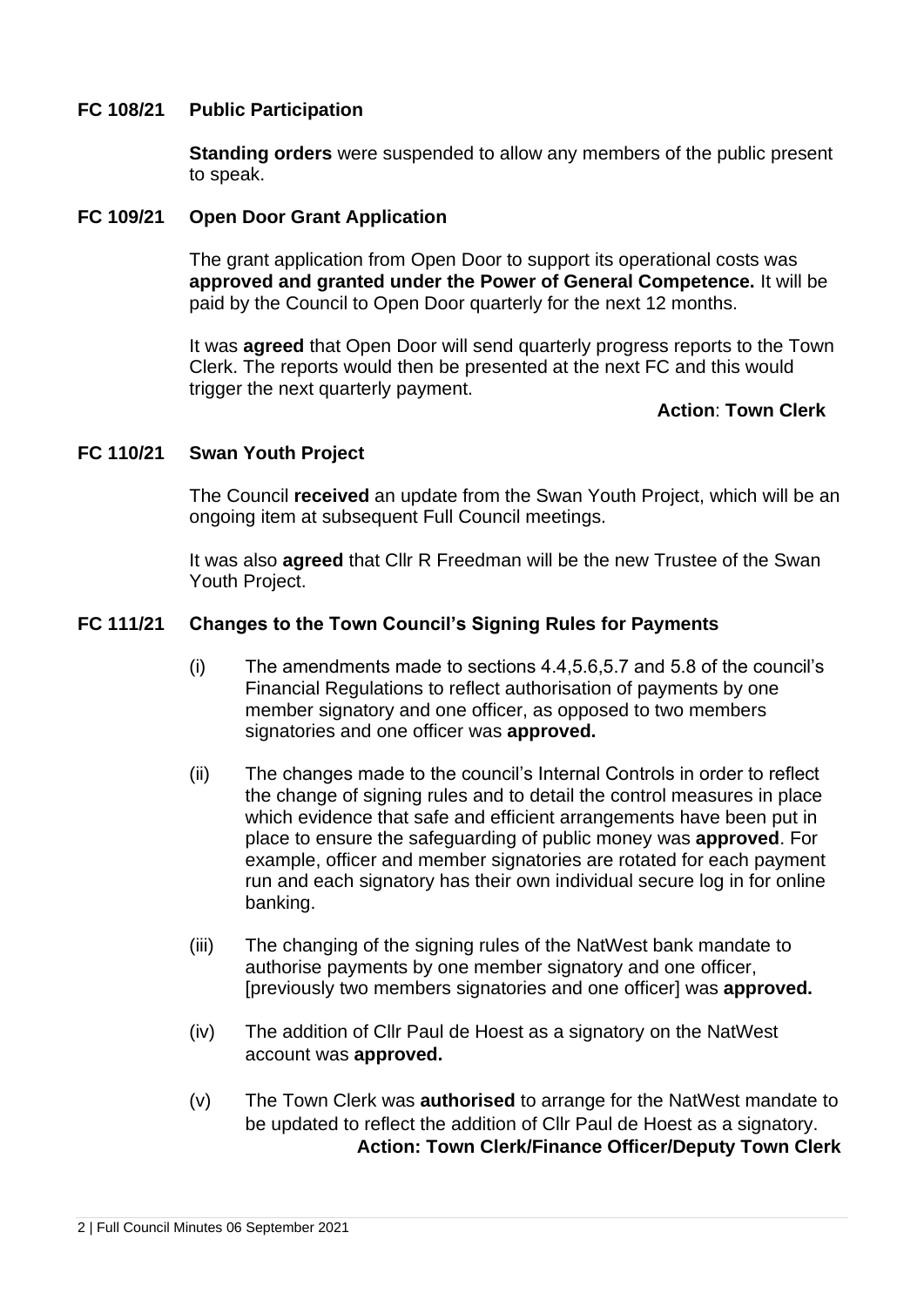## **FC 112/21 Allotment Management Team**

- (i) The recommendation for an increase in allotment land rent charges effective the 29 September 2021 was **received**, **discussed** and **agreed**. The proposal was previously recommended for approval at Finance and Policy on the 19 July 2021.
- (ii) The content of the draft letter to be sent to all allotment tenants with the annual invoices in September was **agreed**.
- (iii) To **discuss** the effectiveness and current structure of the AMT.

This item was **deferred** and will be discussed at a future meeting.

### **FC 113/21 Member Code of Conduct**

The Council **reviewed** the updated model version of the Local Government Association's (LGA) Member Code of Conduct.

This new code has been recommended by the LGA for adoption following a consultation in June 2020 to gather views on the draft.

Details of the results can be found [here](https://www.local.gov.uk/publications/lga-model-member-code-conduct-consultation-response-analysis-november-2020)

The aim of the new code is to promote consistency and a national standard of member conduct.

The Monitoring Officer at Dacorum is in the process of recommending adoption of the model to its Full Council and has recommended that Town and Parish Councils within the Borough also adopt the same version. The report about the code from the Monitoring Officer to Dacorum's Standards Committee can be found [here](https://democracy.dacorum.gov.uk/documents/s27978/Standards%20Agenda%202021%20V2%20March.pdf)

The new model version of the code of conduct was **adopted**. The model code of conduct and replaces the Town Council's existing version. Its supplementary planning code of conduct will remain as is.

#### **STANDING COMMITTEES**

The following minutes were **received and adopted**:

#### **FC 114/21 Finance and Policy Committee**

Held on 19 July 2021

#### **FC 115/21 Town Planning Committee**

Held on: 21 June 2021 12 July 2021 2 August 2021 23 August 2021